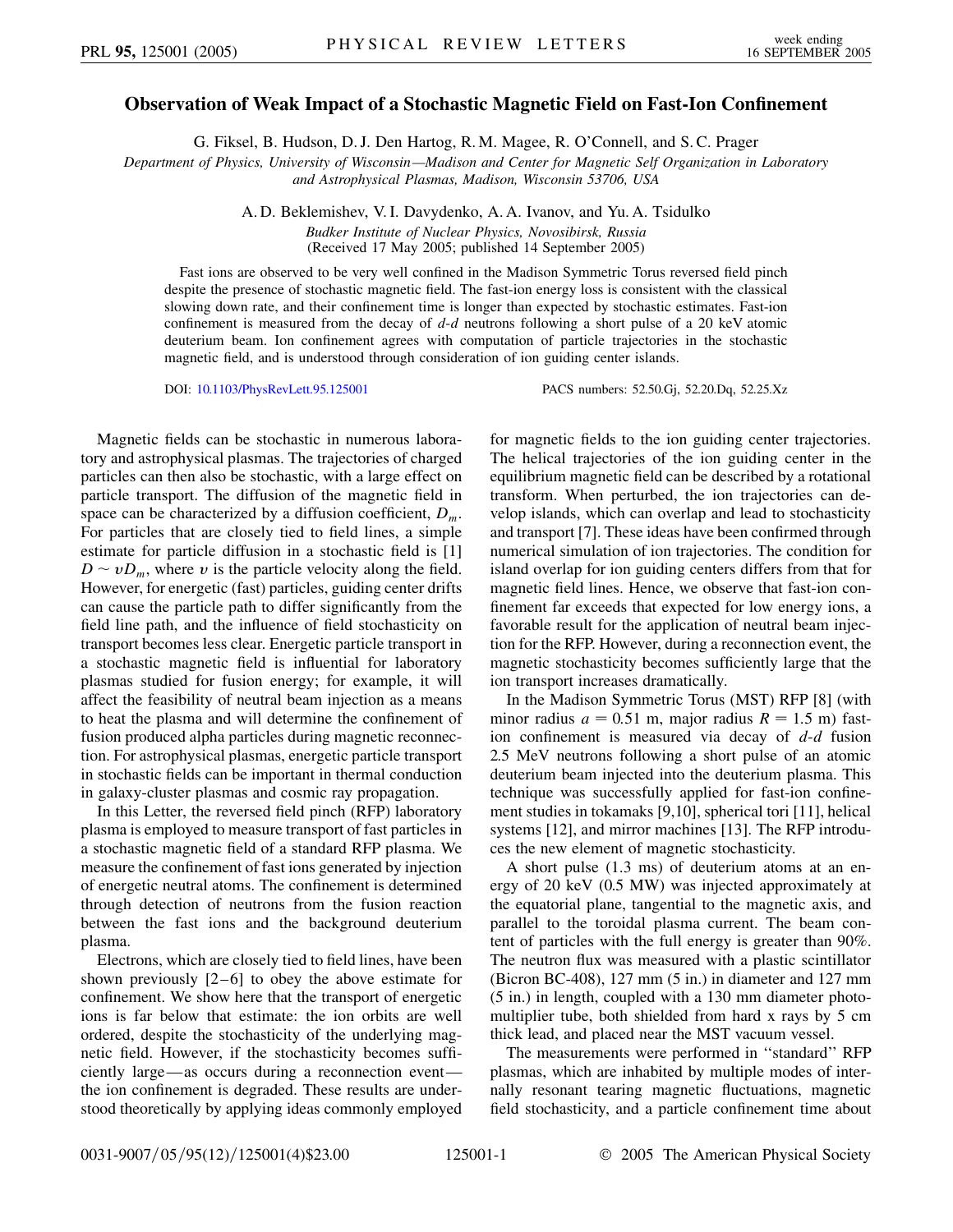1 ms [4,14]. For these experiments, the plasma current  $I_p = 400 \text{ kA}$ , central plasma density  $n_0 \approx 1.2 \times$  $10^{13}$  cm<sup>-3</sup>, and the central electron temperature  $T_{e0}$  = 400 eV. The electron density profile was measured with an 11-chord far infrared interferometer [15] and the electron temperature profile with a multipoint Thomson scattering system.

The flux of neutrons (Fig. 1) increases during beam injection, from the buildup of the fast ions. Thereafter it slowly decays in several milliseconds. If we assume a slowing down of ions by classical Coulomb collisions, then from the data of Fig. 1 we can determine the fastion confinement time.

The total neutron flux is calculated from

$$
\Gamma_n(t) = \int_V n_i(\mathbf{r}) n_{fi}(\mathbf{r}, t) \sigma_T(E_{fi}(t)) \nu_{fi}(t) dV, \qquad (1)
$$

where  $\sigma_T(E_{\rm fi})$  is the *d*-*d* fusion cross section [16] and  $n_{\rm fi}$  is the fast-ion density. We model the fast-ion energy losses by the classical collisional rate [17]:

$$
\frac{1}{E_{\rm fi}} \frac{dE_{\rm fi}}{dt} = -\frac{Z_{\rm fi}^2 e^4 n_e m_{\rm fi}^{1/2} \ln \Lambda}{4\sqrt{2} \pi \epsilon_0^2 m_e E_{\rm fi}^{3/2}} \times \left[ \frac{4}{3\pi^{1/2}} \left( \frac{m_e}{m_{\rm fi}} \frac{E_{\rm fi}}{T_e} \right)^{3/2} + \sum_i \frac{m_e}{m_i} \frac{n_i Z_i^2}{n_e} \right], \quad (2)
$$

where  $E_{fi}$  and  $m_{fi}$  are the fast-ion energy and mass, and the remaining notation is standard. The right-hand side includes slowing from electrons and ions. The plasma mean ion charge was assumed  $Z_{\text{eff}} = 2$  with  $C^{6+}$  being the main impurity. The uncertainty in  $Z_{\text{eff}}$  does not affect our conclusions.



FIG. 1 (color online). Comparison of measured neutron signal (dots) and modeling (solid lines). The shaded area represents the NBI duration. The solid  $\tau_{\rm fi}^{\rm loss} = \infty$  line is a result of modeling with classical fast-ion slowing down and perfect ion confinement. The vertical error bars represent the spread due to statistical uncertainty in  $T_e$  measurements. The solid  $\tau_{\rm fi}^{\rm loss} = 20$  ms and  $\tau_{\rm fi}^{\rm loss} = 1$  ms lines show the fits for the corresponding fastion confinement times.

The fast-ion density profile at birth is calculated numerically by tracking the fast ions and computing the time spent at each point. The ion orbits were calculated using full orbit equations with equilibrium magnetic field profiles obtained using an equilibrium reconstruction code [18]. The contributions from the ions born at different points along the primary beam were weighted according to the beam attenuation. The resulting density profile is peaked at the plasma center with about 70% of the fast particles contained inside  $r/a = 0.3$ .

We assume that the fast-ion profile does not change in time during the neutron decay. This assumption is justified *a posteriori* by the large fast-ion confinement time. Furthermore, we confirmed that *ad hoc* changes in the fast-ion profile do not change significantly the neutron yield because of the relative flatness of  $n_e$  and  $T_e$  profiles. We assume that the fast-ion losses can be described by a single time constant  $\tau_{\rm fi}^{\rm loss}$  according to

$$
\frac{dn_{\rm fi}}{dt} = S_{\rm fi} - \frac{n_{\rm fi}}{\tau_{\rm fi}^{\rm loss}},\tag{3}
$$

where  $S_{fi}$  is the known fast-ion source. Equations (1)–(3) are solved simultaneously to infer  $\tau_{\rm fi}^{\rm loss}$ .

The calculated neutron flux time history for different values of  $\tau_{fi}^{\text{loss}}$  is shown in Fig. 1 (solid lines). The calculated neutron flux is normalized to the experimental value at the end of injection. The curve with the fast-ion confinement time  $\tau_{\rm fi}^{\rm loss} = 20 \text{ ms}$  lies below the experimental points, and the curve corresponding to the stochastic confinement time  $\tau_{\rm fi}^{\rm loss} = 1$  ms decays much faster than the experimental data. Therefore, confinement is much longer than predicted by the simple stochastic estimate and is bounded from below by 20 ms.

To compare with experiment we compute ion trajectories in the magnetic field using the code RIO which resolves full ion orbits in a magnetic field. Helical magnetic perturbations with poloidal mode numbers  $m = 0$ , 1 and toroidal mode numbers from  $n = 1-32$  that are dominant in MST are included. The radial profiles of each tearing mode Fourier harmonic fluctuation were computed by a nonlinear resistive MHD code DEBS [19], and the amplitudes were normalized to the corresponding values measured at the MST wall. The energy losses in the background plasma are represented by the friction force  $(\nu_s^e + \nu_s^i)\mathbf{v}_{fi}$ , which includes the fast-ion slowing down on plasma electrons and ions. The velocity pitch angle scattering and diffusion are small relative to slowing down and were neglected.

Figure 2(a) illustrates the difference between the ion guiding center orbits and the field lines, which are shown for the same starting point,  $r/a = 0.15$ . Energy losses were neglected for clarity. Ion orbits stay attached to the starting flux surface, but the field lines quickly diffuse in the radial direction and exhibit stochastic behavior. The difference arises since orbit drifts modify the resonance coupling to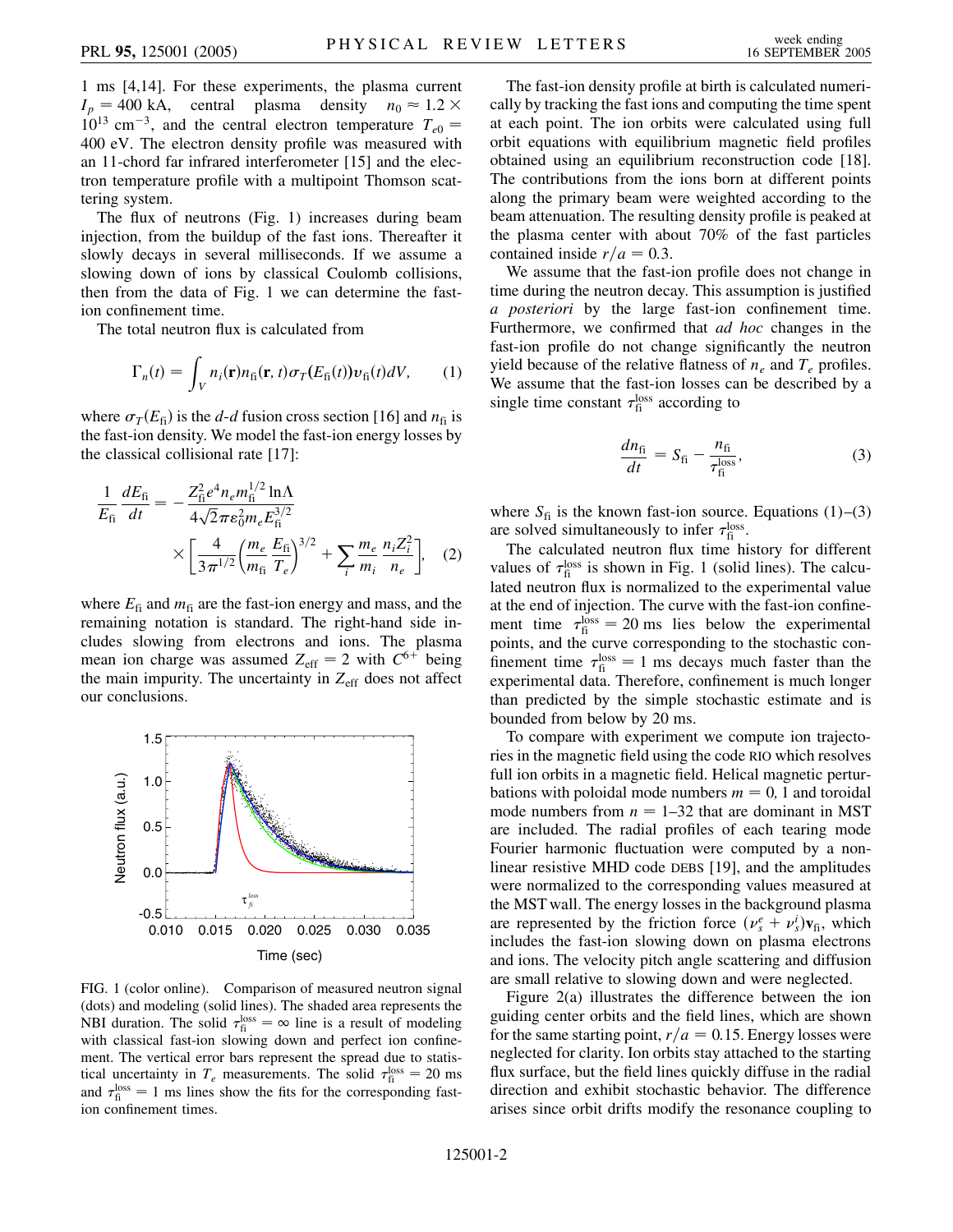

FIG. 2. (a) Puncture plots, in the radius-toroidal angle  $(r-\phi)$ plane, of magnetic field line and ion guiding center (IGC) with the same starting point  $r/a = 0.15$ . The field line randomly wanders through the plasma volume while the fast ion stays attached to a flux surface. (b) Safety factor profile for magnetic lines  $(q_M)$  and for fast ions guiding center  $(q_f)$ . The horizontal lines depict the positions of resonant surfaces  $q = m/n$  and the widths of the corresponding magnetic islands.

the magnetic field perturbations in the way illustrated in Fig. 2(b).

Figure 2(b) depicts the profile of the magnetic field safety factor  $q_M = rB_\phi / RB_\theta$  and the position of tearing resonances  $q_M(r) = m/n$ . The  $m = 1$  magnetic island widths for the dominant modes, calculated as  $w_M =$ 4  $\frac{\tilde{b}_{rn}}{B_{\vartheta}} \frac{r}{nq'_M}$ .<br>T [20], are indicated by straight lines. The innermost island corresponds to the  $n = 6$  mode resonant at  $q_M = 1/6$ . The  $n = 5$  mode is not resonant since  $q_M <$ 1/5. The observed overlapping of the magnetic islands is the cause for magnetic field stochasticity.

The ion orbits have a rotational transform different from that of the field lines, which changes the resonant interaction with the magnetic fluctuations. In analogy to the magnetic field safety factor we can define, in the drift approximation, the ''ion guiding center (IGC) safety factor" as  $q_{fi} = r v_{\phi} / R v_{\theta}$ , where  $v_{\phi}$  and  $v_{\theta}$  are toroidal and poloidal guiding center velocities. They are not equal,  $q_{fi} \neq q_M$ , because  $v_{\phi}/v_{\theta} \neq B_{\phi}/B_{\theta}$  due to the ion orbit drift. The IGC safety factor profile is shown in Fig. 2(b) for

a D<sup>+</sup> ion with an energy 20 keV and a starting point  $r/a =$ 0*:*15. Following the magnetic field analogy one can calculate the "IGC island width":  $w_{fi} = 4 \sqrt{\frac{v_{ra}}{v_{a}} \frac{r}{ndc}}$  $\sqrt{\frac{\tilde{v}_{rn}}{v_{\vartheta}} \frac{r}{nq'_{\text{fi}}}}$ , where  $\tilde{v}_{rn}$  is the radial component velocity resonant with  $q<sub>fi</sub>$  and the resulting IGC islands are depicted in Fig. 2(b). Since the *q*fi profile is shifted upward relative to the  $q_M$  profile, the  $q_{fi} =$ 1/6 resonance is displaced to  $r/a = 0.6$ , and a new resonance  $q_{fi} = 1/5$  appears at  $r/a = 0.4$ . The innermost IGC islands do not overlap and the central region is resonancefree, which explains the good ion confinement.

The dynamical evolution as the fast ions slow down is shown in Fig. 3. The ion energy decays according to the collisional slowing down rate [Fig. 3(a)] while the position of the ion guiding center [Fig. 3(b)] remains attached to a flux surface, until the energy reaches a threshold value ( $\approx$ 7 keV for a *D* ion) at  $t = 0.016$  s at which point the ion guiding center trajectory becomes stochastic. This agrees with an expectation that at sufficiently low energy the ion trajectory approaches the field line and replicates its stochastic properties. Indeed, calculations show that as the fast-ion energy decreases so does the gap between the fastion  $q_{fi}$  and the magnetic  $q_M$  profiles; at the threshold energy the IGC islands overlap, triggering stochastization of the ion orbits. The threshold energy corresponds to a relative value of the ion Larmor radius  $\rho_L/a \approx 0.05$ . The jump in the ion guiding center position at  $t = 0.007$  s in Fig. 3(b) corresponds to the trapping of the ion in the  $q_{fi} =$ 1/5 island as the ion slows.

If the magnetic stochasticity becomes sufficiently large, then even particles with large guiding center drifts can develop stochastic trajectories and large transport. During a reconnection event in MST, the magnetic fluctuation



FIG. 3. (a) Time dependence of ion energy and (b) the position of the ion guiding center obtained with the code RIO. The ion remains attached to a flux surface until the energy reaches a threshold value ( $\approx$ 7 keV for a *D* ion) at  $t = 0.016$  s at which point the ion trajectory becomes stochastic. A characteristic jump in the ion guiding center position at  $t = 0.007$  s corresponds to trapping of the ion into the  $q_{fi} = 1/5$  island as the island moves towards the plasma center during the slowing down. The threshold energy corresponds to the Larmor radius  $\rho_L/a \approx 0.05$ .